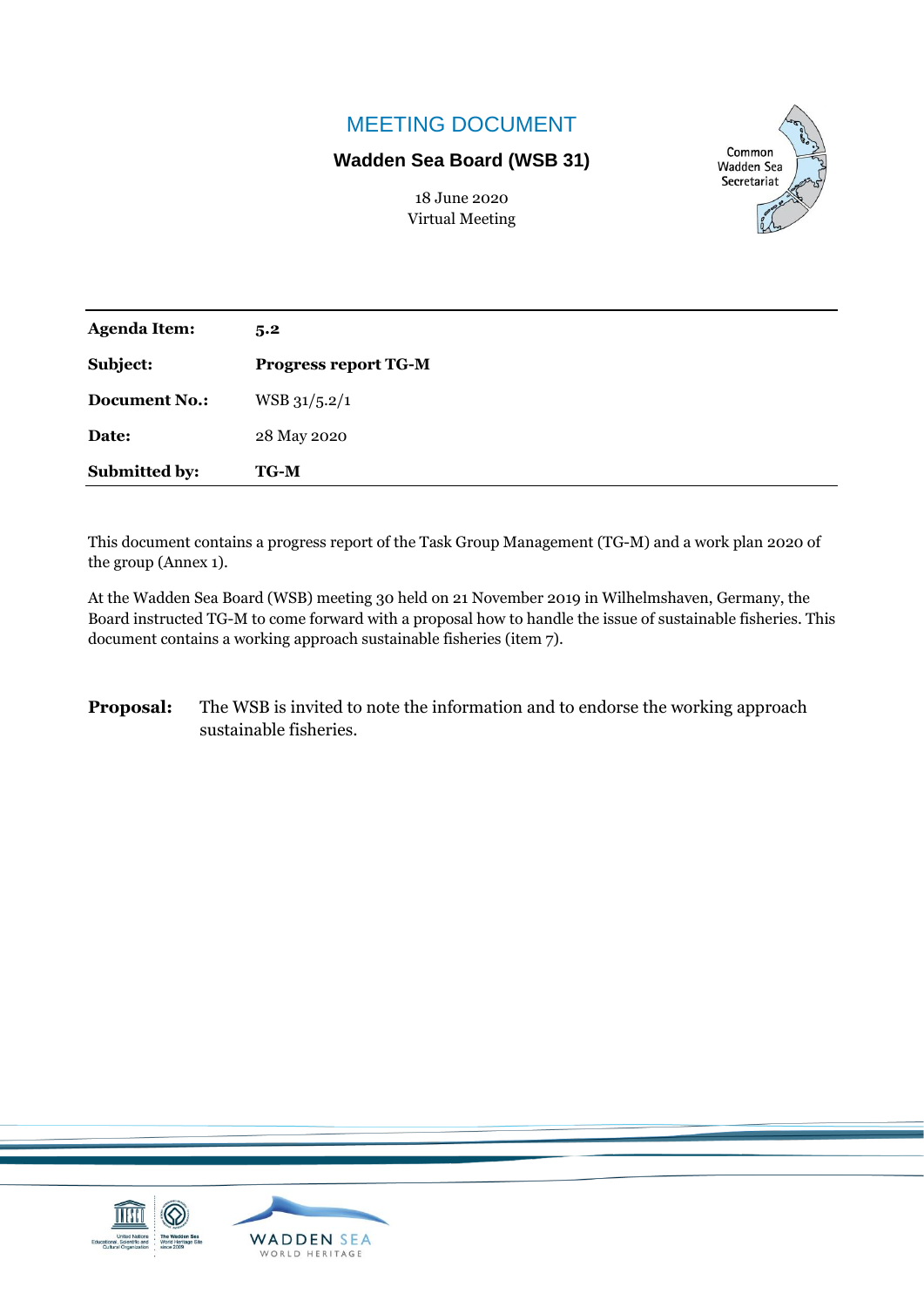# Task Group Management (TG-M) progress report to WSB 31

Since WSB-30 the TG-M has progressed on the following specific items:

## **1. Flyway & Breeding Birds**

§5 Wadden Sea Flyway Initiative (WSFI): the 1st stage project application of the Wadden Sea Flyway Initiative to submitting under a call within the International Climate Initiative (IKI) funding instrument of the German Ministry for the Environment, Nature Conservation and Nuclear Safety has been submitted end of March 2020 (see separate document WSB31/5.2/2).

§12 Breeding Bird Action Plan: An update of breeding bird monitoring guidelines (1994) is necessary due to shifted breeding times of some bird species, application of new techniques (e.g., GIS navigation in the field, online data input, etc.) and a new needed format of the guidelines itself like an applet instead of the outdated printed version. The development of new guidelines is delayed, as no personal resources found yet. Budget is available. This may serve as input to developments in the Task Group Monitoring and Assessment (TG-MA).

#### **Proposal: WSB is invited to note the information.**

## **2. Fish targets / Swimway**

Following the international conference "SWIMWAYs: Understanding connectivity within the life cycles of coastal fish" on 24 – 26 September 2019 in Hamburg, Germany, a set of material is now publicly available:

- Full conference report:<https://www.waddensea-worldheritage.org/node/973>
- Presentations and posters. [https://www.waddensea-worldheritage.org/events/swimways](https://www.waddensea-worldheritage.org/events/swimways-understanding-connectivity-within-life-cycles-coastal-fish#Presentations)[understanding-connectivity-within-life-cycles-coastal-fish#Presentations](https://www.waddensea-worldheritage.org/events/swimways-understanding-connectivity-within-life-cycles-coastal-fish#Presentations)
- Photo gallery[: https://lightroom.adobe.com/shares/98f7f8a40eec496f961f7bfe520fdfa5](https://lightroom.adobe.com/shares/98f7f8a40eec496f961f7bfe520fdfa5)
- Press release:<https://www.waddensea-worldheritage.org/node/809>

In their SWIMWAY 19-3 meeting, the group discussed draft reports on monitoring and policy, conducted a SWOT (strengths and weaknesses, as well as opportunities and threats) analysis and discussed a first draft of Terms of Reference and member composition for their transformation to an expert group.

In 2020, the group will prepare draft Terms of Reference and member composition, project application(s), outreach activities, as well as policy and monitoring recommendations. First steps towards these products were achieved at the SWIMWAY 20-1 meeting: As complementary to a recently granted Dutch Waddentools SWIMWAY Waddenzee project, a German project proposal on bottlenecks for Wadden Sea fish is in preparation by the chair of the group Adi Kellermann and potential partners. Further, a monitoring report and policy report were discussed in the meeting. Both documents will serve as basis for the formulation of monitoring recommendations to TG-MA and policy recommendations to TG-M.

The group noted impacts of the COVID-19 pandemic. In particular, formation of project consortia and preparation and submission of project proposals are hampered by travel restrictions.

#### **Proposal: WSB is invited to note the information.**

### **3. Wardening & management**

The wardening workshop will be postponed to 2021, due to the COVID-19 travel- and meeting restrictions.

#### **Proposal: WSB is invited to note the information.**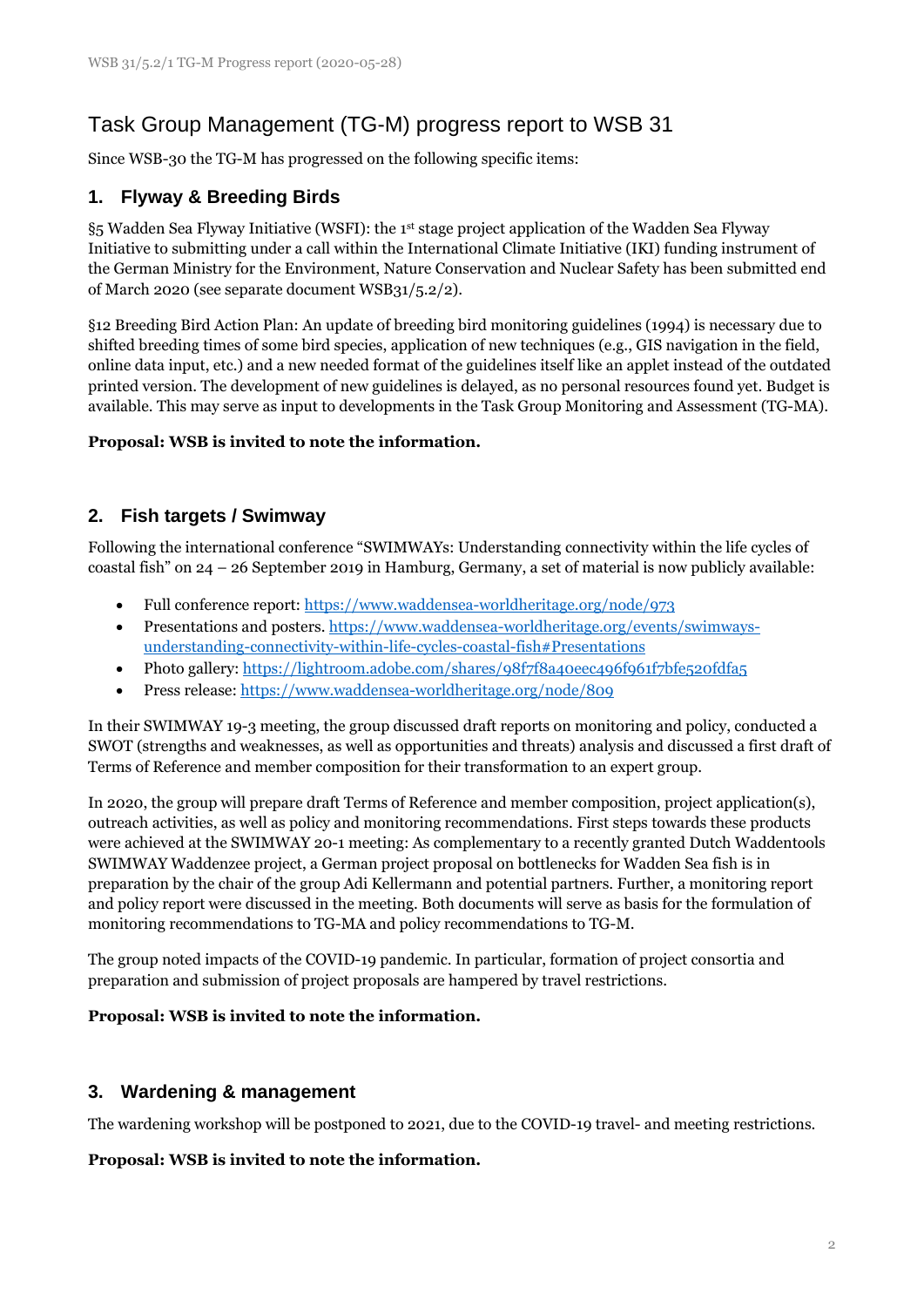## **4. Seal Management Plan**

Denmark informed that the Danish Seal Management Plan (SMP) will be updated and that the Trilateral Wadden Sea Cooperation (TWSC)-SMP will be incorporated into this national Danish Plan.

Due to retirement of the chairperson Mr. Czeck, Ms Ursula Siebert, Institute for Terrestrial and Aquatic Wildlife Research (ITAW), has been determined as new chairperson of EG-Seals.

#### **Proposal: WSB is invited to note the information.**

## **5. Harbour porpoises**

In October 2017, the Trilateral Wadden Sea Cooperation (TWSC) received a letter from an Agreement on the Conservation of Small Cetaceans of the Baltic, North East Atlantic, Irish and North Seas (ASCOBANS) Advisory Committee, proposing to consider the formal inclusion of harbour porpoises (*Phocoena phocoena*) in the mandate of the TWSC (see WSB 21/5.2/1). Following recommendations from a symposium "Bright Future? Harbour porpoises in the Wadden Sea" and a subsequent expert workshop both held in April 2019, the trilateral Expert Group Seals (EG-Seals) agreed that harbour porpoises are an integral part of the Wadden Sea ecosystem and should be tackled by their group.

Consequently, the Wadden Sea Board, in their 30th meeting held on 21 November 2019 in Wilhelmshaven, Germany. endorsed the TG-M recommendation to including harbour porpoises into the responsibilities of the EG-Seals and the Board instructed TG-M to inform ASCOBANS about this decision. ASCOBANS has been informed by means of a letter drafted by CWSS and TG-M and signed by Professor Karin Lochte, chair of the WSB.

#### **Proposal: WSB is invited to note the information**

### **6. Alien Species**

As usage of eDNA in alien species monitoring can play an important role in monitoring, an information exchange meeting with eDNA experts was planned back-to-back with EG-AS 2. This meeting has been postponed.

A final draft concept for the content of the planned alien species network platform is available (template). The technical outline (functionality, navigation, view) for the site has been developed and CWSS is in contact with a company for implementation of the platform as microsite. The upload of content will follow after summer in cooperation with EG-AS.

#### **Proposal: WSB is invited to note the information**

### **7. Sustainable Fisheries**

At the Wadden Sea Board (WSB) meeting 30 held on 21 November 2019 in Wilhelmshaven, Germany, the Board instructed TG-M to come forward with a proposal how to handle the issue of sustainable fisheries.

CWSS produced an inventory, which gives an overview of the current situation/practices of sustainable fisheries based on the "Framework for Sustainable Fisheries" (Annex 3 [Tønder Declaration\)](https://www.waddensea-worldheritage.org/sites/default/files/2014_toender%20declaration.pdf), the QSR 2017 [Thematic Report on Fisheries](https://qsr.waddensea-worldheritage.org/reports/fisheries) (Baer et al 2017), the corresponding paragraphs from the Tønder Declaration and the formerly requested update of the fisheries activities inventory from the regions (of TG-M 13 meeting in 2015). Subsequently, TG-M members updated this inventory with recent information. A topical virtual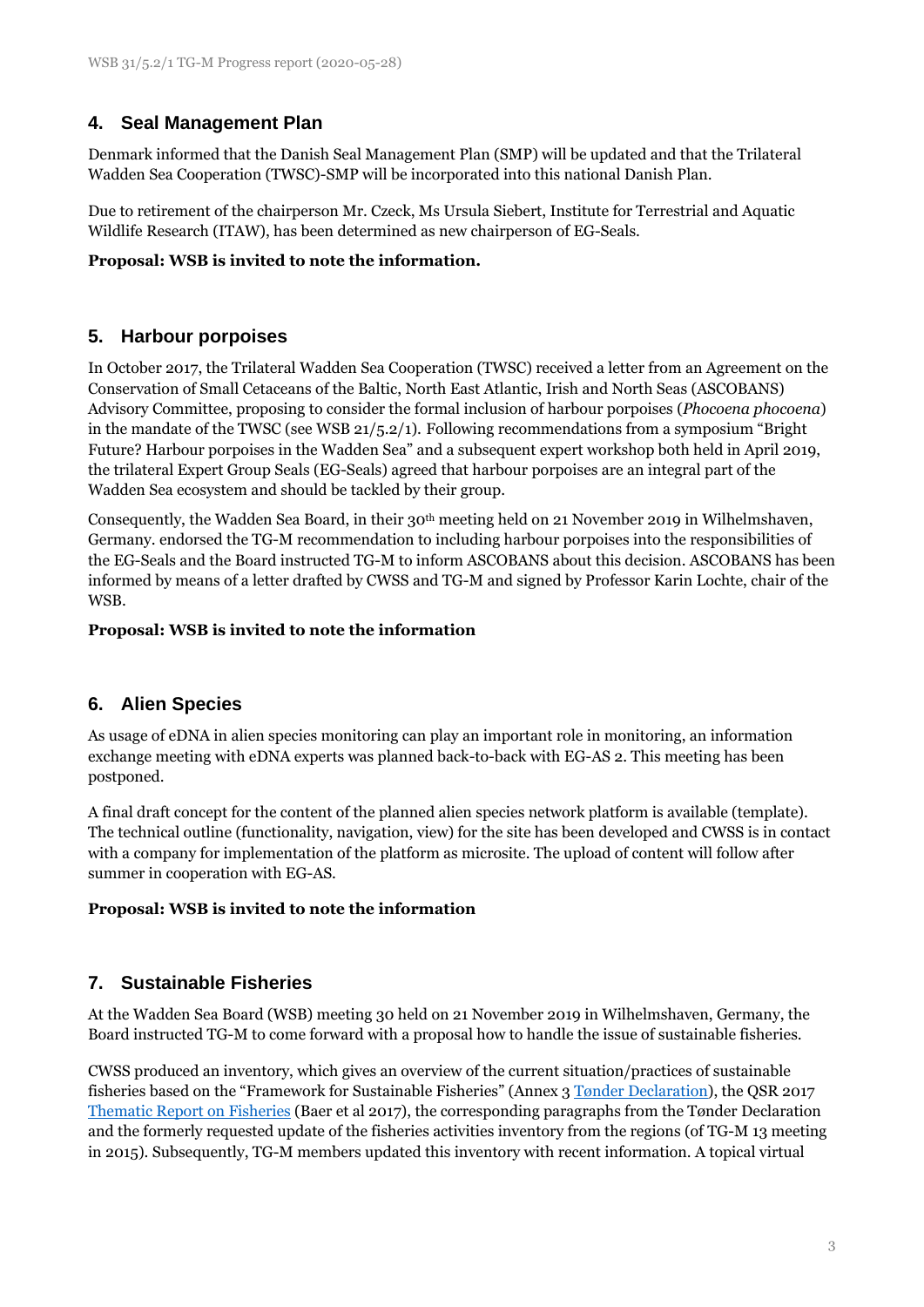meeting on sustainable fisheries is planned with TG-M members and the option to invite fisheries experts before the summer break.

TG-M agreed on the following proposal for a working approach sustainable fisheries (see 21 in Annex 1)

- 1) Update and completion of fishery inventory
- 2) Status and recommendations for principles Framework for Sustainable Fisheries (Annex 3 [Tønder](https://www.waddensea-worldheritage.org/sites/default/files/2014_toender%20declaration.pdf)  [Declaration\)](https://www.waddensea-worldheritage.org/sites/default/files/2014_toender%20declaration.pdf)

Product 1: Inventory on fishery activities in the Wadden Sea Conservation Area.

Product 2: Document with status and recommendations for principles of the Framework for Sustainable Fisheries (Annex [3 Tønder Declaration\)](https://www.waddensea-worldheritage.org/sites/default/files/2014_toender%20declaration.pdf),including analysis how existing legislative framework, regulations, agreements and initiatives support the Framework for Sustainable Fisheries.

Both products will also serve as basis for the key topic 'sustainable fisheries' in the Single Integrated Management Plan (SIMP) following the referential structure as agreed in the joint SIMP Meeting TG-M & TG-WH on 24 January 2020 (compare 3b in Annex 1).

In Denmark, a political decision underlined annulment of the possibility of re-opening the cockle-/mussel fishery in the Danish Wadden Sea.

#### **Proposal: WSB is invited to note the information and to endorse the working approach sustainable fisheries.**

### **8. Marine litter**

At WSB 30, TG-M had informed on an inventory on activities based on a Danish initiative/template which should contain corresponding information on UN, EU and OSPAR level under lead of Rijkswaterstaat (RWS). Due to interruption of RWS contribution to trilateral work, this information could not be presented in a summarizing document for WSB 31 as originally planned.

A presentation on "The container incident with the MSC Zoe: assessing damage and compensation for Arctic breeding migratory bird populations under the EU environmental liability directive" by Ms Katja Philippart from the Royal Netherlands Institute for Sea Research (NIOZ) was accepted for oral presentation at the International Symposium on Plastics in the Arctic on 21 – 23 April 2020 in Reykjavík, Island [\(https://arcticplastics2020.is/index.php/en\)](https://arcticplastics2020.is/index.php/en). This submission was very much welcomed and supported by the chair of the TG-M and the CWSS, as the presentation would give insight in the connection of the Wadden Sea with the Arctic region, illustrated by ongoing prominent research on migrating birds between the two regions and as such also raising awareness at the policy level of the importance of these connections. Due to the COVID 19 restrictions, the symposium was postponed to September 2020.

#### **Proposal: WSB is invited to note the information.**

## **9. Light Emissions**

The Wadden Sea Forum (WSF) has taken up initiative on the issue of Light Emissions/Dark Sky within the Trilateral Partnership in support of the Wadden Sea World Heritage.

The following projects are presently designated or on the way for a certification by the [International Dark Sky](https://www.darksky.org/)  [Association](https://www.darksky.org/) (see WSF 2020, Final Report Dark Skies Above the UNESCO Wadden Sea World Heritage). In the Netherlands, Lauwersmeer National Park and De Boschplaat (island Terschelling) are designated dark sky places. In Denmark, the Danish minister of the Environment will endorse the application of the "Dark sky Mandø" project as "Dark Sky Place" later this year. The implications for the tourist sector of these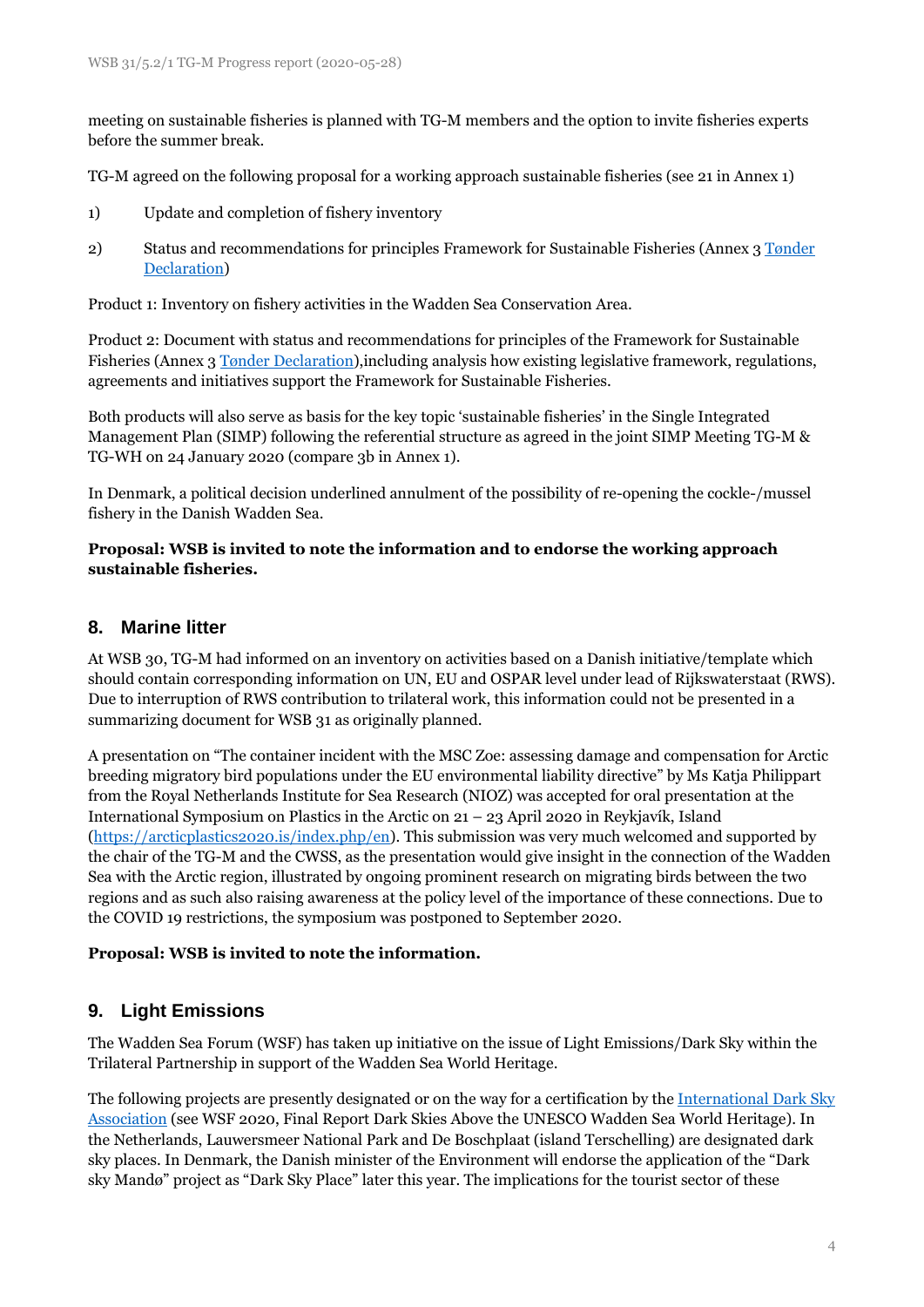projects are eminent, as a comparable project in the eastern part of Denmark has been documented to attract 40-50% of its guest on account of the possibility to stay in a Dark Sky area. In Germany, the islands Pellworm (Schleswig-Holstein) and Spiekeroog (Lower Saxony) are preparing certification for a dark sky island.

#### **Proposal: WSB is invited to note the information.**

## **10. Energy**

At TG-M20-1, CWSS SIMP officer Ms Luna presented a first draft of the SIMP headings "Inventory" and "Common ground" for the key topics renewable energy and energy from oil and gas from oil and gas. TG-M agreed to support Ms Luna with contacts for specific experts on this document. In addition, first information has been compiled by TG-M members under lead of Schleswig-Holstein.

#### **Proposal: WSB is invited to note the information.**

## **11. Ports and shipping**

At the Wadden Sea Board (WSB) meeting 30 held on 21 November 2019 in Wilhelmshaven, Germany, the establishment of a round table for shipping led by the WSF with the support of the CWSS and in collaboration to TG-M [\(WSB30/5.8/2 WSF Shipping Group\)](https://www.waddensea-worldheritage.org/sites/default/files/WSB30%205.8-2%20ws%20shipping%20group.pdf) was approved and is being followed up (WSB31/7.1). TG-M actively support the preparation with its network to raise awareness about the issue and to contact further representatives of shipping organisations, authorities and governments.

In addition, TG-M welcomed WSF to taking up two additional items in the round table approach:

1) A proposal from the Dutch delegation regarding the implementation of the "Operational Plan" (Annex 5, Tønder Declaration)[\(WSB 30/5.6 TG-M on Dutch proposal\)](https://www.waddensea-worldheritage.org/sites/default/files/WSB30%205.5_tg-m_on_dutch_proposal.pdf) and

2) Concerns of the Advisory Board of the National Park Lower Saxony as addressed to the Ministry of Environment, Energy, Construction and Climate Protection Lower Saxony, and the corresponding letter of the Ministry to Prof Dr Karin Lochte, chair of the TWSC. The Ministry of Environment, Energy, Construction and Climate Protection Lower Saxony has been informed accordingly by means of a letter by Prof. Lochte with support from CWSS.

#### **Proposal: WSB is invited to note the information.**

## **12. Trilateral Research Agenda**

The Trilateral Research Agenda is tackled under Agenda item 5.5 and respective documents.

### **13. Natura 2000 roof report**

TG-M approved the general structure and conclusion of the feasibility study and agreed adding a section in implementation of Natura 2000 (N2000) in the three countries to the document.

The N2000 Roof Report origins from the High Level evaluation report done by Andy Brown in 2010 (Recommendation no. 13:"*The TWSC should develop a Natura 2000 roof report for the Wadden Sea to be annexed to Article 17 national reports due in 2013 and this intention should be included in the 2010 Governmental Declaration. After 2013 consideration should be given to extending this report so that it also covers the obligations under the WFD and the MSFD*."). The recommendation was attached to the 1st generation national N2000 plans that were implemented during that time in the three countries. In the years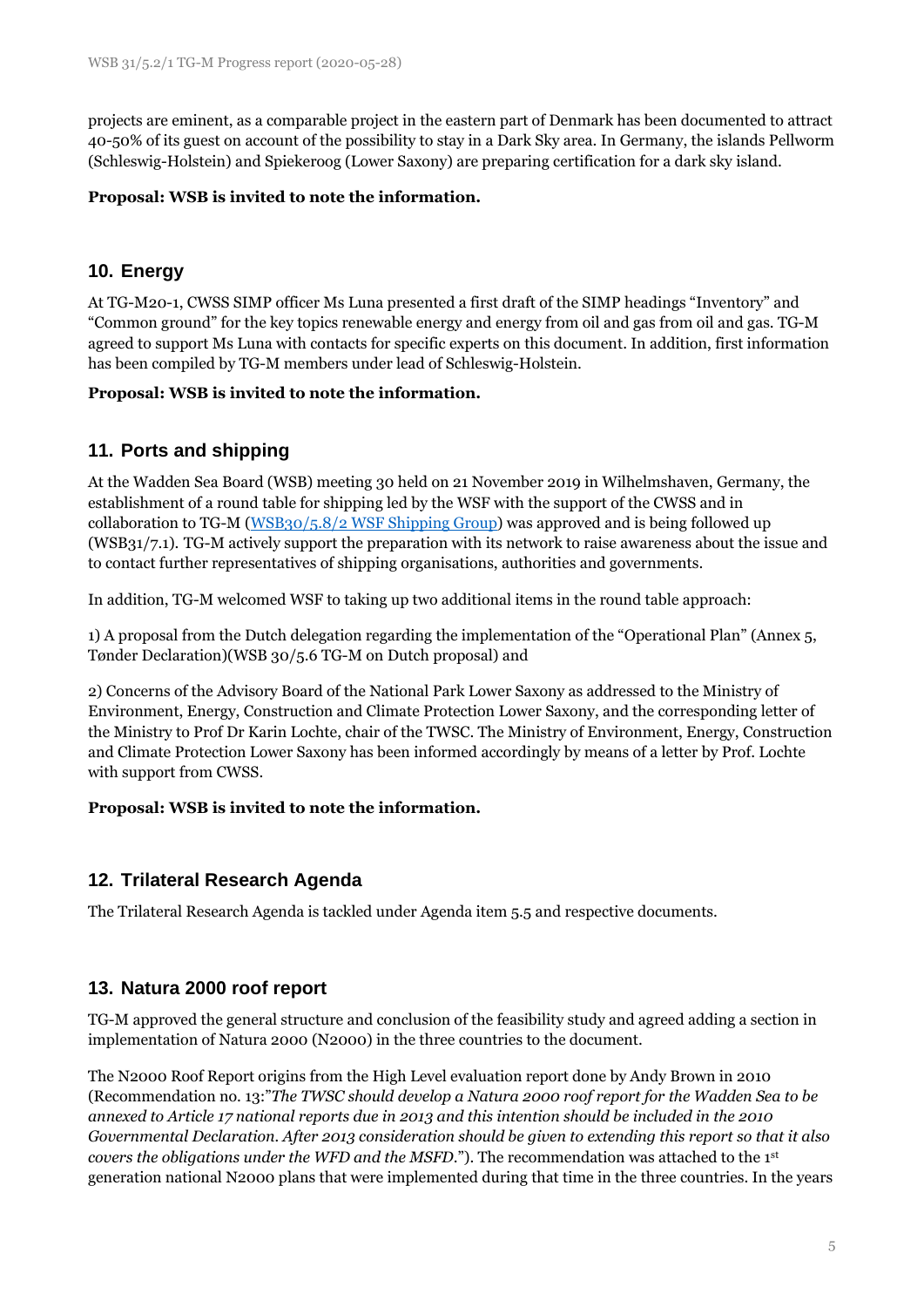following, it became clear that the challenge of compile, process and compare information, especially data, from the three countries was out of proportion to the necessary effort.

When the 2<sup>nd</sup> generation of N2000 plans were implemented further specific attempts were made to elaborate a trilateral "Nature 2000 Roof Report", but the problems persisted to exist.

Therefore, a more specific analysis of the obstacles, done by an expert at The University of Aarhus, has been undertaken at the request of TG-M. This has been done in the shape of a "feasibility-study". A preliminary version of this study has been on the agenda of the TG-M 20-2 on 14 May 2020. The study has been done based on the reporting of the Habitats Directive Art. 17 obligations for the 2nd generation N2000 plans. Conclusions herein confirm the non-feasibility of the target considering the cost-benefit ratio. TG-M and the expert will finish the study including main obstacles to successful completion of such task (an interregional N2000 Roof Report).

In 2019 the 3 round of Art. 17 reporting was made, but since the EU-requirements for the data-acquisition have not changed, the conclusion based on the 2<sup>nd</sup> gen. reporting stands.

TG-M may consider how to address N2000 reporting in the Wadden Sea shortly in the Single Integrated Management Plan (SIMP).

**Proposal: The WSB is invited to take note that, based on draft recommendations presented to TG-M so far, a N2000 roof report is not feasible under the given circumstances. Information for a final decision will be presented for WSB32 in November 2020.**

## **14. Single Integrated Management Plan (SIMP)**

See separate WSB agenda item (WSB31/5.1/2).

#### **Proposal: WSB is invited to note the information.**

### **15. QSR**

QSR is handled under the auspices of TG-MA (WSB31/5.4/2). TG-MA will coordinate in due time with TG-M when management relevant recommendations are available.

#### **Proposal: WSB is invited to note the information.**

### **16. TG-M Work plan 2020**

At the request of WSB-29, TG-M had specified the group´s deliverables/products for 2020. The work plan is considered a living document and has been updated accordingly (Annex 1).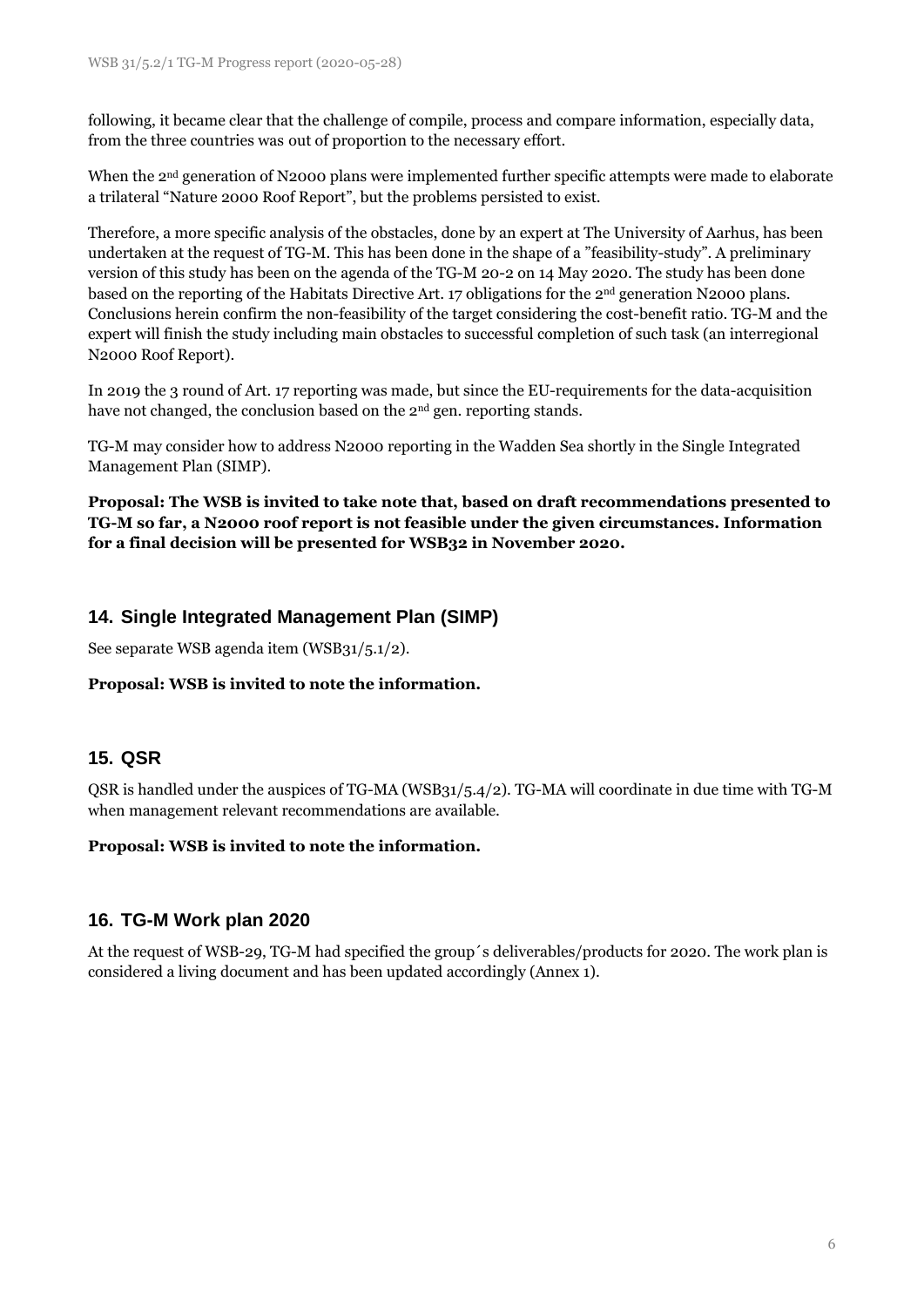# ANNEX 1: Work Plan 2020 Task Group Management (TG-M)

Table: Work plan 2020 of the Task Group Management (TG-M) with deliverables/products of the group´s responsibility in black, and supervision and coordination activities in grey. Items in brackets are temporary dealt with in TG-M but will need further allocation within the TWSC (e.g., Partnership Hub) (Work Plan as amended at TG-M20-2 2020-05-14).

| <b>Leeuwarden Declaration</b>                                                                  | <b>TG-M</b> role          | Products 2020 (what)                                                                                                                                                      | <b>Responsible</b><br>group/body/person (who)                               | Time schedule incl.<br>milestones (when)                                                                                                                                    |
|------------------------------------------------------------------------------------------------|---------------------------|---------------------------------------------------------------------------------------------------------------------------------------------------------------------------|-----------------------------------------------------------------------------|-----------------------------------------------------------------------------------------------------------------------------------------------------------------------------|
| 3. Single integrated<br>management plan (SIMP)                                                 | Support and<br>contribute | First final draft of the complete<br><b>SIMP</b>                                                                                                                          | TG-WH, CWSS (SIMP<br>officer)                                               | 2020-11                                                                                                                                                                     |
| 3a Tourism                                                                                     | None                      | Content on chosen SIMP key topic<br>headings                                                                                                                              | NG-ST leads, Support<br>managers and TG-MA                                  | TBD by NG-ST                                                                                                                                                                |
|                                                                                                | Responsible               | Proposal working approach                                                                                                                                                 | TG-M                                                                        | 2020-03 (TG-M 20-1)                                                                                                                                                         |
| 3b. Fisheries                                                                                  |                           | Content on SIMP key topic headings<br>"Inventory" and "Common ground"                                                                                                     | TG-M and fisheries<br>specialists (potential Task<br>Group or Round Table)  | 2020-03 Basic info<br>2020-06<br>2020-09 Revision                                                                                                                           |
|                                                                                                |                           | Content on SIMP key topic headings<br>"Strategies and actions for<br>management" based on "Threats and<br>opportunities" and considering<br>"Climate change"              | TG-M and fisheries<br>specialists (potential Task<br>Group or Round Table). | 2020-06 to 2020-09<br>Workshop or meeting of<br>fisheries specialists<br>(potential Task Group or<br>Round Table)<br><b>First Draft and Revision</b><br>2020-09-20 Revision |
|                                                                                                |                           | Overview on fish monitoring and<br>data                                                                                                                                   | Ad hoc WG SWIMWAY                                                           | <b>DONE 2019</b>                                                                                                                                                            |
| 3c. Shipping and ports                                                                         | Responsible<br>/Support   | Content on SIMP key topic headings<br>"Inventory", "Strategies and actions<br>for management" based on "Threats<br>and opportunities" and considering<br>"Climate change" | WSF, with support from<br>TG-M and CWSS.                                    | <b>TBD WSF</b>                                                                                                                                                              |
| 3d. Renewable energy,<br>Energy from Oil and Gas,<br>(Coastal flood defence and<br>protection) | Responsible<br>(Support)  | Proposal working approach                                                                                                                                                 | TG-M/SH                                                                     | 2020-03 (TG-M 20-1)                                                                                                                                                         |
|                                                                                                |                           | Content on SIMP headings<br>"Inventory" and "Common ground                                                                                                                | TG-M/SH, CWSS (SIMP<br>officer) (EG-C responsible                           | 2020-03 Basic info<br>2020-06<br>2020-09 Revision                                                                                                                           |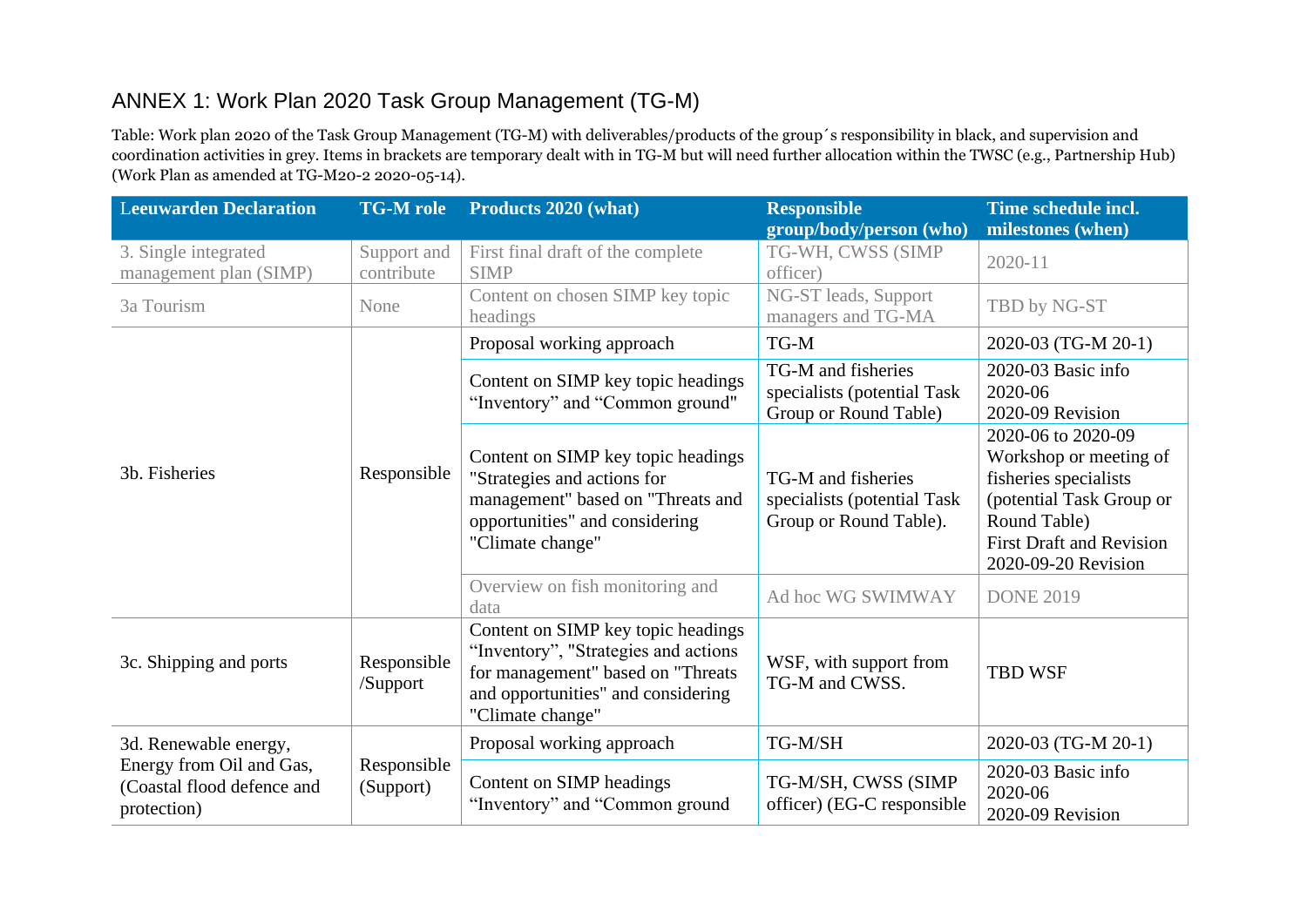| <b>Leeuwarden Declaration</b>             | <b>TG-M</b> role        | Products 2020 (what)                                                                                                                                         | <b>Responsible</b>                                                                                                                                                                                                    | Time schedule incl.                                                                                                                              |
|-------------------------------------------|-------------------------|--------------------------------------------------------------------------------------------------------------------------------------------------------------|-----------------------------------------------------------------------------------------------------------------------------------------------------------------------------------------------------------------------|--------------------------------------------------------------------------------------------------------------------------------------------------|
|                                           |                         |                                                                                                                                                              | group/body/person (who)                                                                                                                                                                                               | milestones (when)                                                                                                                                |
|                                           |                         |                                                                                                                                                              | for coastal flood defence<br>and protection)                                                                                                                                                                          |                                                                                                                                                  |
|                                           |                         | Content on SIMP key topic headings<br>"Strategies and actions for<br>management" based on "Threats and<br>opportunities" and considering<br>"Climate change" | TG-M, CWSS (SIMP<br>officer), and depending on<br>working approach<br>proposal. Collaboration<br>with EG-C for climate<br>change as appropriate.<br>(EG-C responsible for<br>coastal flood defence and<br>protection) | 2020-06 to 2020-09<br>Workshop or meeting<br>depending on working<br>approach proposal<br><b>First Draft and Revision</b><br>2020-09-20 Revision |
|                                           |                         | Monitoring, data collection and data<br>management                                                                                                           | TG-MA                                                                                                                                                                                                                 | <b>TBD TG-MA</b>                                                                                                                                 |
|                                           | Observe                 | <b>Arctic Cooperation</b>                                                                                                                                    | <b>WSFISG</b>                                                                                                                                                                                                         | 2020-11                                                                                                                                          |
| 5. Wadden Sea Flyway<br>Initiative (WSFI) | Observe                 | Monitoring of key sites along<br>Flyway                                                                                                                      |                                                                                                                                                                                                                       | 2020-02, on-going                                                                                                                                |
|                                           | Observe                 | <b>Capacity Building</b>                                                                                                                                     |                                                                                                                                                                                                                       | On-going                                                                                                                                         |
| 12. Breeding Bird Action<br>Plan          | Oversee $1$             | Breeding bird trend report                                                                                                                                   | EG-MB/BB                                                                                                                                                                                                              | 2020-08                                                                                                                                          |
|                                           | Observe/<br>support     | <b>Implementation SWIMWAY Vison</b>                                                                                                                          | TG-M/ad hoc WG<br><b>SWIMWAY</b>                                                                                                                                                                                      |                                                                                                                                                  |
| 13. SWIMWAY                               | Observe/<br>support     | ToR and work programme for EG<br>Fish                                                                                                                        |                                                                                                                                                                                                                       | $2020 - 11$                                                                                                                                      |
| 14. Management $\&$                       | Responsible             | (Site) Managers Workshop                                                                                                                                     | TG-M                                                                                                                                                                                                                  |                                                                                                                                                  |
| Wardening                                 | Responsible             | <b>Wardening Workshop</b>                                                                                                                                    |                                                                                                                                                                                                                       | TBD (to account for<br>COVID 19)                                                                                                                 |
| 15. Seal Management Plan<br>2018-2022     | Evaluate<br>and support | <b>SMP</b> and Annual Reporting                                                                                                                              | <b>EG-Seals</b>                                                                                                                                                                                                       |                                                                                                                                                  |

<sup>&</sup>lt;sup>1</sup> Oversee: Processes and products are followed and aligned to trilateral policy and coordinated where necessary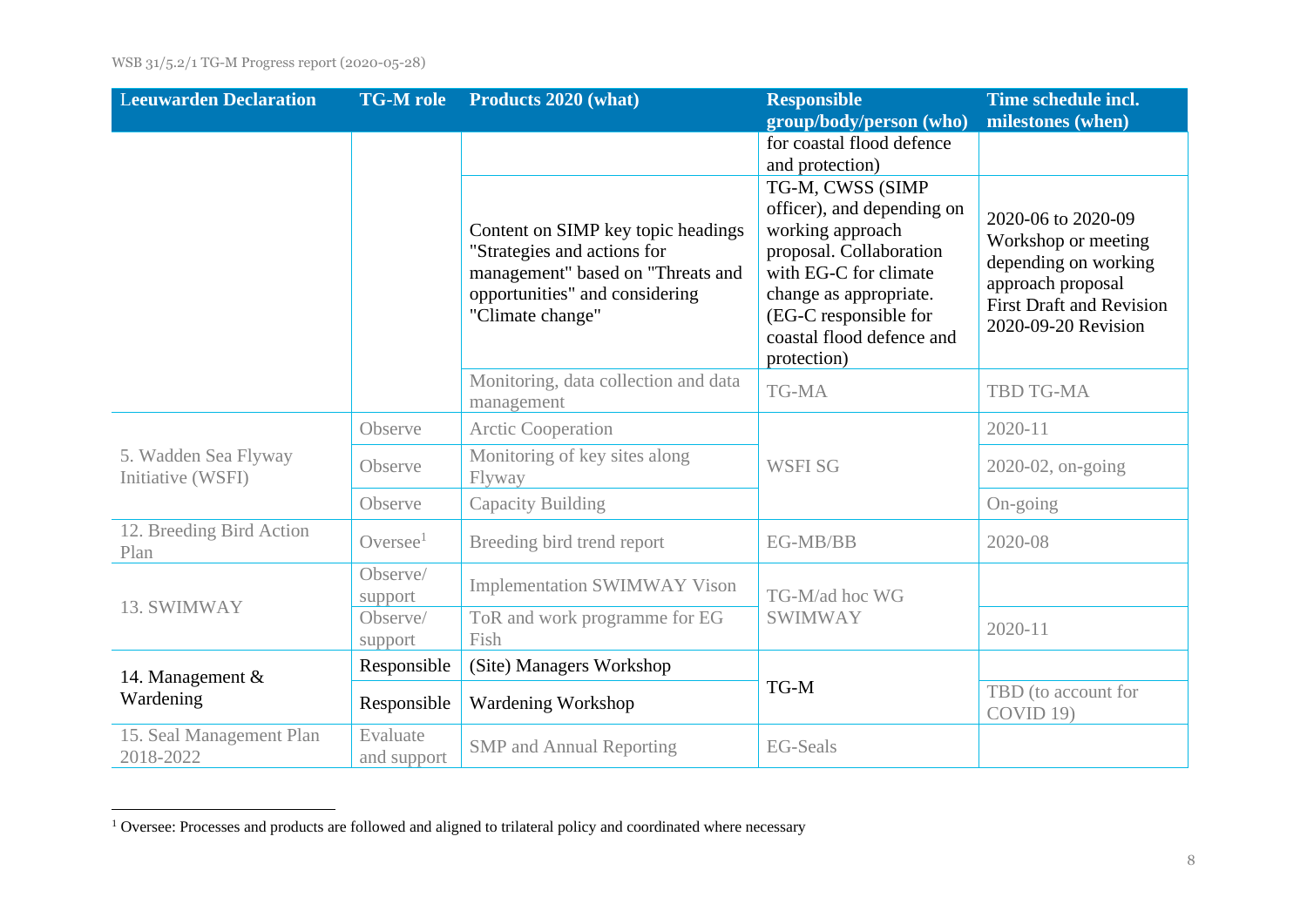| <b>Leeuwarden Declaration</b>                   | <b>TG-M</b> role                                        | Products 2020 (what)                                                                               | <b>Responsible</b><br>group/body/person (who)         | Time schedule incl.<br>milestones (when) |
|-------------------------------------------------|---------------------------------------------------------|----------------------------------------------------------------------------------------------------|-------------------------------------------------------|------------------------------------------|
|                                                 | Oversee                                                 | Annual Reporting on harbour seal<br>and grey seal population                                       |                                                       | 2020-07 and -11                          |
| 16. Harbour porpoises                           | Observe<br>and<br>evaluate                              | Inclusion to ToR of EG-Seals                                                                       | <b>EG-Seals</b>                                       | $2020 - 11$                              |
| 17. Alien Species (MAPAS)                       | Oversee                                                 | Implementation MAPAS / Alien<br><b>Species Platform</b>                                            | EG-AS                                                 | $2020-11$ (on-going)                     |
| 20. Quality Status Report                       | Support                                                 | Draft Proposal for next QSR (joint)<br>note TG-MA TG-M)                                            | TG-MA                                                 | <b>TBD TG-MA</b>                         |
|                                                 |                                                         | Inventory on fishery activities in the<br>Wadden Sea Conservation Area.                            | TG-M/CWSS                                             | 2020-06<br>(compare SIMP 3b)             |
| 21. Sustainable fisheries                       | Responsible                                             | Document with status and<br>recommendations for principles of<br>the Framework Sustainable Fishery | TG-M/CWSS                                             | <b>TBD</b>                               |
| 22.-23 Marine litter                            | Responsible<br>/Support if<br>needed/Ignit<br>ion phase | Inventory on activities                                                                            | [TG-M] NL/D/ QSR<br>thematic report authors/<br>TG-WH | 2020-xx for WSB 32                       |
| [24. Light emissions]                           | Support                                                 | Inventory on activities                                                                            | WSF/Partnership Hub                                   |                                          |
| 29. Renewable energy and its<br>transportation  | Responsible                                             | Overview on concepts for renewable<br>energy transport/sea floor /(Inventory<br>study 2020)        | TG-M (DK, D, NL,<br>coordination by ?)                | TBD (compare SIMP 3d)                    |
| $[30.-34.$ Sustainable -<br>Shipping and Ports] | Responsible                                             | Concept on Awareness and<br>Education                                                              | TG-M                                                  | TBD (compare SIMP 3c)                    |
|                                                 | Support                                                 | WSF Round table approach                                                                           | [WSF in collaboration<br>with TG-M]                   | TBD (compare SIMP 3c)                    |
| 36. Joint Program on<br>Research                | Support                                                 | <b>Installation of T Programming</b><br>Committee on Wadden Sea Research                           | <b>TRA-RMC</b>                                        | TBD by TRA-<br><b>RMC/WSB</b>            |